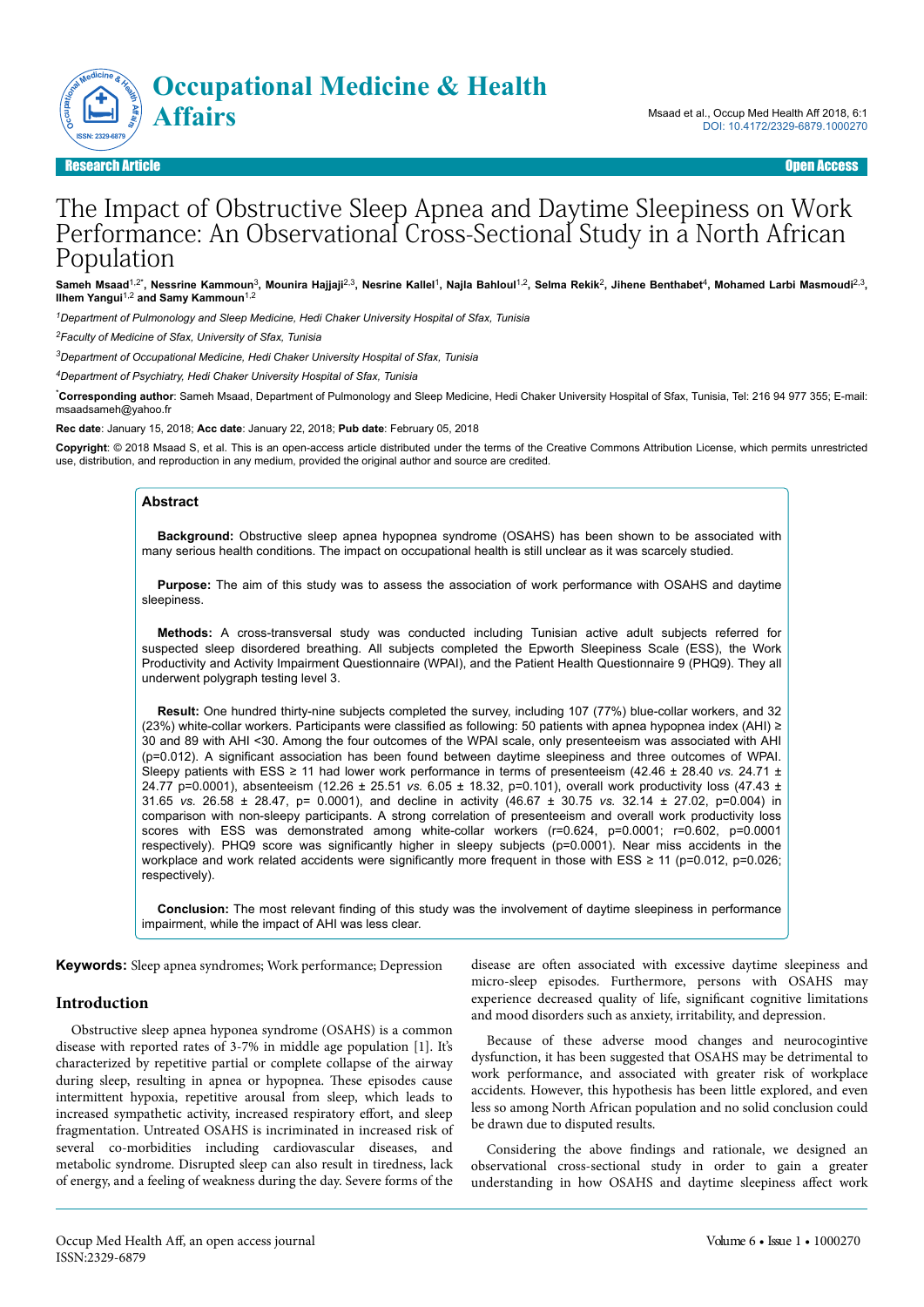productivity and workplace accidents in a sample of subjects referred for suspected sleep-disorders.

# **Material and Methods**

## **Participants**

The study was performed during the period of July 2015 to April 2017 on a subset of participants referred to the department of respiratory and sleeps medicine of Hedi Chaker University Hospital in Sfax, Tunisia for suspected sleep-disorders. Only subjects between the age of 18 and 60 years, and actively employed for at least 6 months were included in the study. Нe exclusion criteria were: another sleep disorder, previous treatment for sleep apnea, medications that could affect sleep and/or vigilance, serious medical conditions, overt psychiatric disorders including alcohol or other drug addiction, and pregnancy. Нe study was approved by the institutional Human research ethics committee, and consent was obtained from all participants.

### **Instruments**

Self-administrated questionnaires: Consenting participants were given extensive questionnaire regarding their socio-demographics, habits, medical history, and working conditions such as work schedule, shift work, number of worked hours and the kind of work they had over the last 24 months. The following groupings were classified as white-collar workers: clerks, technicians and associate professionals, highly skilled professionals, directors and managers. Otherwise, unskilled workers, production-line/machine workers and drivers, skilled manual workers, farm/horticulture workers, service workers and retailers were classified as blue-collar workers [2]. The survey also included questions aimed at evaluating the number of work-related accidents, the number of sick leave more than 30 days over the last year, as well as somatic symptoms of stress such as epigastralgia, chest tightness, dyspnea and muscle tension.

Elsewhere, participants completed the Work Productivity and Activity Impairment (WPAI) questionnaire, in order measure impairments in work and activities. Daytime sleepiness was assessed by Epworth Sleepiness Scale (ESS), while Patient Health Questionnaire (PHQ9) was used to screen for the presence and severity of depression according to DSM-IV criteria.

Work productivity and activity impairment (WPAI) questionnaire: The WPAI [3] is a validated instrument that consists of six questions: Q1=currently employed; Q2=hours missed due to health problems; Q3=hours missed due to other reasons; Q4=hours actually worked;  $Q5$ =degree health affected productivity while working; and  $Q6$ =degree health affected regular activities. According to the questionnaire responses, scores are generated for four main outcomes including absenteeism (work time missed), presenteeism (impaired productivity at work), and overall work productivity loss (absenteeism +presenteeism) in the past 7 days. Impairment in performing daily (non-work) activities, such as work around the house, shopping, child care, exercising, etc. is also assessed.

The different outcomes are expressed as percentage score, with higher scores indicating greater impairment. They are generated as the following:

1. Absenteeism = Q2/(Q2+Q4) for those who were currently employed;

- 2. Presenteeism =  $Q5/10$ ;
- 3. Percent overall work loss due to health=  $Q2/(Q2+Q4)+[(1-Q2)/Q]$  $(Q2+Q4)) \times Q5/10$ ] for those who were currently employed;
- 4. Percent activity impairment due to health= Q6/10 for all respondents. For those who missed work and did not actually work in the past seven days, the percent overall work impairment due to health is equal to the percent work time missed due to health.

Patient health questionnaire (PHQ9): The PHQ-9 is a validated selfadministered tool used in primary care to screen patients for depression and to estimate symptoms severity. By assessing patient's mood over the last 2 weeks, the questionnaire allows scoring each of the 9 DSM-IV criteria for Major Depressive Disorder as '0' (not at all) to '3' (nearly every day). As a severity measure, the PHQ-9 score can range from 0 to 27. PHQ-9 scores of 5, 10, 15, and 20 represented mild, moderate, moderately severe, and severe depression, respectively [4].

Epworth sleepiness scale (ESS): Daytime sleepiness was estimated using the Arabic version of the ESS (AESS) [5]. It's an eight selfcompleted questionnaire assessing the probability of falling asleep in various daytime situations, for a total score ranging from 0 to 24. Depending on their ESS score (ESS<11, ESS  $\ge$  11), subjects were divided into two groups of subjective sleepiness severity. Нose with an ESS score  $\geq$  11 were considered to have significant daytime sleepiness.

The AESS was created according to the recommendations of the ISPOR Task Force for Translation and Cultural Adaptation with bilingual individuals. It had shown a high internal consistency (Cronbach's alpha 0.76, intra-class correlation coefficient of 0.85 (IC95%: 0.76–0.92), thus it's considered valid instrument for the evaluation of daytime sleepiness in Arabic speaking populations [5].

Nocturnal polygraph recording: Nocturnal polygraph recording was performed for all patients using type III polysomnography (PSG) (EmblaTM N7000, ResMed Corp., San Diego, CA, United States) according to standard techniques. Airflow was monitored by an oronasal air pressure transducer (EmblaTM N7000, ResMed Corp., San Diego, CA, United States), thoracic and abdominal respiratory effort and body position by uncalibrated impedance plethysmography belts (EmblaTM N7000, ResMed Corp., San Diego, CA, United States), and arterial oxygen saturation (SpO<sub>2</sub>) by digital pulse oximetry. Snoring was recorded by a microphone (EmblaTM N7000, ResMed Corp., San Diego, CA, United States) placed on the anterior neck. Prior to sleep study, patients were recommended to ovoid caffeinated drinks and foods, alcohol, and drugs that could interfere with sleep architecture.

Scoring respiratory events was performed manually by one doctor according to the standard criteria of the American Academy of Sleep Medicine (AASM) published in 2012 [6]. Obstructive apnea was defined as a 90% decrease in airflow relative to the basal amplitude persisting for at least 10 seconds in the presence of thoracic and abdominal movements. Hypopnea was defined as a 30% decrease in the airflow amplitude relative to the baseline persisting for at least 10 seconds, with an associated 3% oxygen desaturation. Patients having an apnea hypopnea index (AHI) <5/hour without any evocative symptoms apart from snoring were classified as controls, while patients with an AHI of 5 or greater and clinical symptoms were considered positive for OSAHS [7].

According to the AHI, subjects were classified into groups. One group included subjects with severe OAHS (AHI  $\geq$  30), while a second included subjects without OAHS (<5 events per hour), mild OAHS (5  $\leq$  AHI <15), and moderate OAHS (15  $\leq$  IAH <30).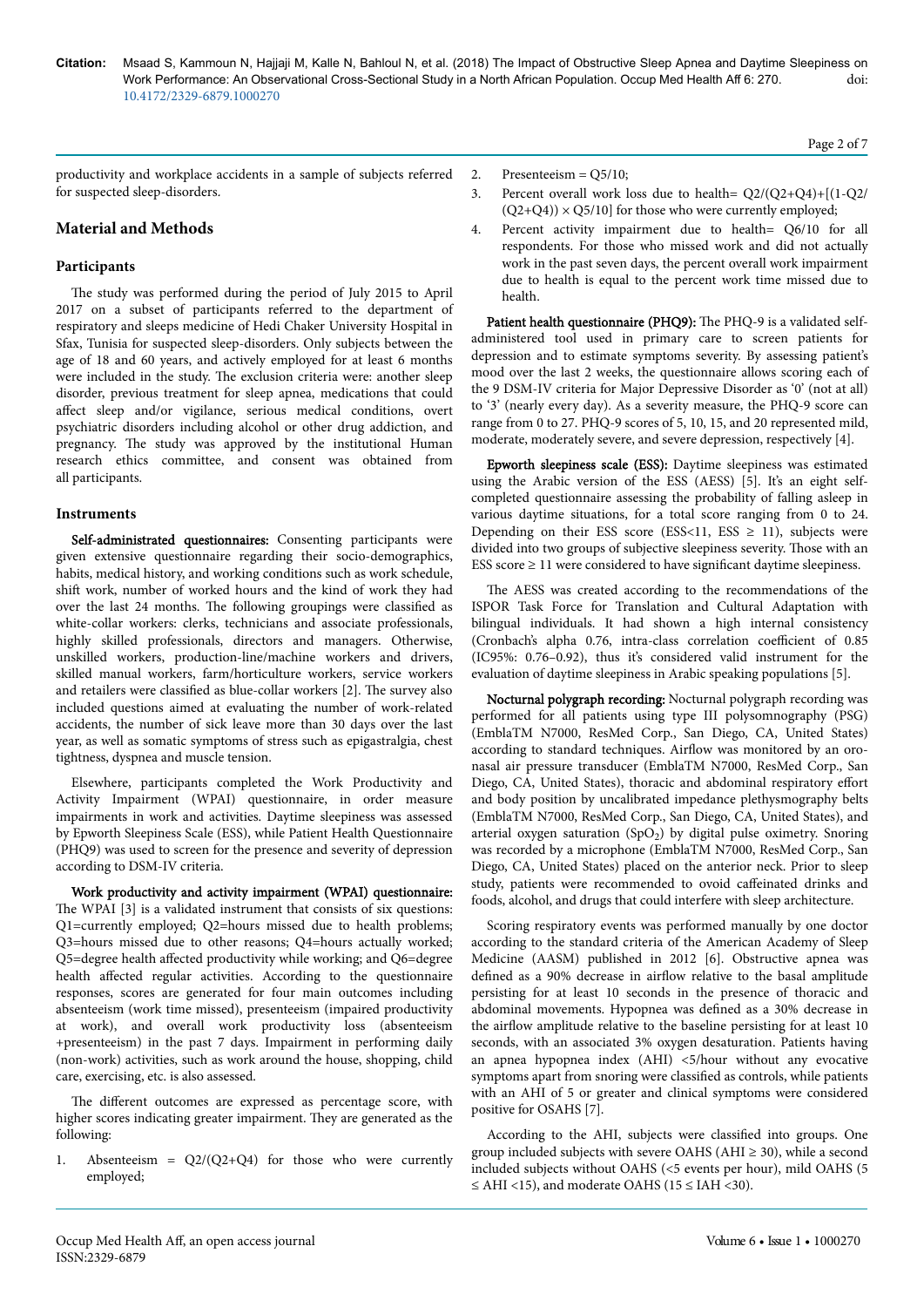**Citation:** Msaad S, Kammoun N, Hajjaji M, Kalle N, Bahloul N, et al. (2018) The Impact of Obstructive Sleep Apnea and Daytime Sleepiness on<br>Work Performance: An Observational Cross-Sectional Study in a North African Popul Work Performance: An Observational Cross-Sectional Study in a North African Population. Occup Med Health Aff 6: 270. 10.4172/2329-6879.1000270

Page 3 of 7

| <b>Groups</b>                                                                                                                                                         |                    |                   |                     |                     |                    |                     |                   |  |
|-----------------------------------------------------------------------------------------------------------------------------------------------------------------------|--------------------|-------------------|---------------------|---------------------|--------------------|---------------------|-------------------|--|
|                                                                                                                                                                       | Type of work       |                   | AHI                 |                     | <b>ESS</b>         |                     | Total             |  |
|                                                                                                                                                                       | <b>Blue collar</b> | White collar      | <30                 | $\geq 30$           | $11$               | $\geq 11$           | n=139             |  |
|                                                                                                                                                                       | $(n=107)$          | $(n=32)$          | (n=89)              | $(n=50)$            | $(n=70)$           | (n=69)              |                   |  |
| Age, years                                                                                                                                                            | $48.4 \pm 10.2$    | $45.19 \pm 10.7$  | 47.43 ± 11.003      | $48.1 \pm 9.2$      | $47.8 \pm 10.6$    | $47.5 \pm 10.2$     | 47.6± 10.4        |  |
| Sex-ratio                                                                                                                                                             | $2.57*$            | $0.88*$           | $1.28**$            | $5.25***$           | 2.33               | 1.65                | 1.96              |  |
| BMI (Kg/m <sup>2</sup> )                                                                                                                                              | $33 \pm 5.83$      | $35.23 \pm 6.97$  | $32.41 \pm 6.44**$  | $35.46 \pm 5.1***$  | 32.05±4.99**       | $34.99 \pm 6.87$ ** | $33.51 \pm 6.16$  |  |
| Education, n (%)                                                                                                                                                      |                    |                   |                     |                     |                    |                     |                   |  |
| No studies                                                                                                                                                            | 7(6.5)             | 0(0)              | 6(6.7)              | 1(2)                | 4(5.4)             | 3(4.3)              | 7(5)              |  |
| Primary                                                                                                                                                               | 48(44.9)***        | $1(3.1)***$       | 34(38.2)            | 24(34.3)            | 24(34.3)           | 25(36.2)            | 49(35.3)          |  |
| Secondary                                                                                                                                                             | 39(36.4)           | 10(31.3)          | 29(32.6)            | 20(40)              | 23(32.9)           | 26(37.7)            | 49(35.3)          |  |
| Technical training                                                                                                                                                    | $0(0)$ ***         | 16 (50)***        | 9(10.1)             | 7(14)               | 13(18.6)           | 3(4.3)              | 16(11.5)          |  |
| University studies                                                                                                                                                    | 13(12.1)           | 5(15.6)           | 11(12.4)            | 7(14)               | 6(8.6)             | 12(17.4)            | 18(12.9)          |  |
| Working schedule, n (%)                                                                                                                                               |                    |                   |                     |                     |                    |                     |                   |  |
| Full time                                                                                                                                                             | 79(73.8)           | 29(90.6)          | 72(80.9)            | 36(72)              | 56(80)             | 52(75.4)            | 108(77.7)         |  |
| Nocturnal work                                                                                                                                                        | 7(6.5)             | 1(3.1)            | 4(4.5)              | 4(8)                | 3(4.3)             | 5(7.2)              | 8(5.8)            |  |
| Shift work                                                                                                                                                            | 21(19.6)           | 2(6.3)            | 13(14.6)            | 10(20)              | 11(15.7)           | 12(17.4)            | 23(16.5)          |  |
| Habits, n (%)                                                                                                                                                         |                    |                   |                     |                     |                    |                     |                   |  |
| Smoking                                                                                                                                                               | 36(81.8)           | 8(18.2)           | 26(59.1)            | 18(40.9)            | 25(56.8)           | 19(43.2)            | 44(31.7)          |  |
| Alcoholism                                                                                                                                                            | 36(91.3)           | 1(7.7)            | 5(38.5)             | 8(61.5)             | 7(53.8)            | 6(46.2)             | 13(9.4)           |  |
| <b>Comobidities</b>                                                                                                                                                   |                    |                   |                     |                     |                    |                     |                   |  |
| Hypertension                                                                                                                                                          | 37(72.5)           | 14(27.5)          | 29(56.9)            | 22(43.1)            | 25(49)             | 26(51)              | 51(36.7)          |  |
| <b>Diabeties</b>                                                                                                                                                      | 23(85.2)           | 4(14.8)           | 19(70.4)            | 8(29.6)             | 13(48.1)           | 14(51.9)            | 27(19.4)          |  |
| Dyslipidemia                                                                                                                                                          | 26(70.3)           | 11(29.7)          | 23(62.2)            | 14(37.8)            | 21(56.8)           | 16(43.2)            | 37(26.6)          |  |
| Cardiovascular disease                                                                                                                                                | 25(86.2)           | 4(13.8)           | 20(69)              | 20(31)              | 16(55.2)           | 13(44.8)            | 29(20.9)          |  |
| Lung disease                                                                                                                                                          | 33(84.6)           | 6(15.4)           | 27(69.2)            | 12(30.8)            | 15(38.5)           | 24(61.5)            | 39(28.1)          |  |
| Endocrine disease                                                                                                                                                     | $6(46.2)^{*}$      | $7(53.8)^*$       | 9(69.2)             | 4(30.8)             | 5(38.5)            | 8(61.5)             | 13(9.4)           |  |
| Neurological disease                                                                                                                                                  | 5(71.4)            | 2(28.6)           | 6(85.7)             | 1(14.3)             | 4(57.1)            | 3(42.9)             | 7(5)              |  |
| ESS                                                                                                                                                                   | $11.34 \pm 6.25$   | $9.59 \pm 5.76$   | $10.57 \pm 5.90$    | $11.58 \pm 6.61$    | $11$               | $\geq 11$           | $10.94 \pm 6.16$  |  |
| Polygraphy                                                                                                                                                            |                    |                   |                     |                     |                    |                     |                   |  |
| AHI (events/hour)                                                                                                                                                     | $24.86 \pm 24.98$  | $26.16 \pm 25.46$ | $30$                | $\geq 30$           | $21.68 \pm 18.53$  | $28.67 \pm 29.93$   | $25.15 \pm 25.01$ |  |
| ODI (events/hour)                                                                                                                                                     | $23.29 \pm 24.68$  | $21.68 \pm 24.71$ | $9.17 \pm 8.51***$  | 47.38 ± 24.93***    | $18.24 \pm 15.73*$ | $27.66 \pm 30.53*$  | $22.92 \pm 24.61$ |  |
| Mean $SpO2(%)$                                                                                                                                                        | $93.08 \pm 2.96$   | $92.98 \pm 5.67$  | $94.02 \pm 2.19***$ | $91.33 \pm 5.10***$ | $93.82 \pm 2.23$ * | $92.28 \pm 4.70*$   | $93.05 \pm 3.74$  |  |
| T90% (%)                                                                                                                                                              | $11.26 \pm 19.74$  | $10.29 \pm 23.62$ | $5.51 \pm 14.18***$ | $20.88 \pm 26.1***$ | $8.59 \pm 17.34$   | $13.51 \pm 23.34$   | $11.03 \pm 20.61$ |  |
| AHI: Annea hyponnea index ESS: Epworth sleepiness scale RMI: Body mass index ODI: Oxygen desaturation index SpO <sub>s</sub> : Arterial oxygen saturation T90%: Total |                    |                   |                     |                     |                    |                     |                   |  |

**AHI**: Apnea-hypopnea index. ESS: Epworth sleepiness scale. BMI: Body mass index. ODI: Oxygen desaturation index. SpO<sub>2</sub>: Arterial oxygen saturation. T90%: Total<br>sleep time with arterial oxygen saturation lower than 90%.

Table 1: Socio-demographic and clinical characteristics of study participants.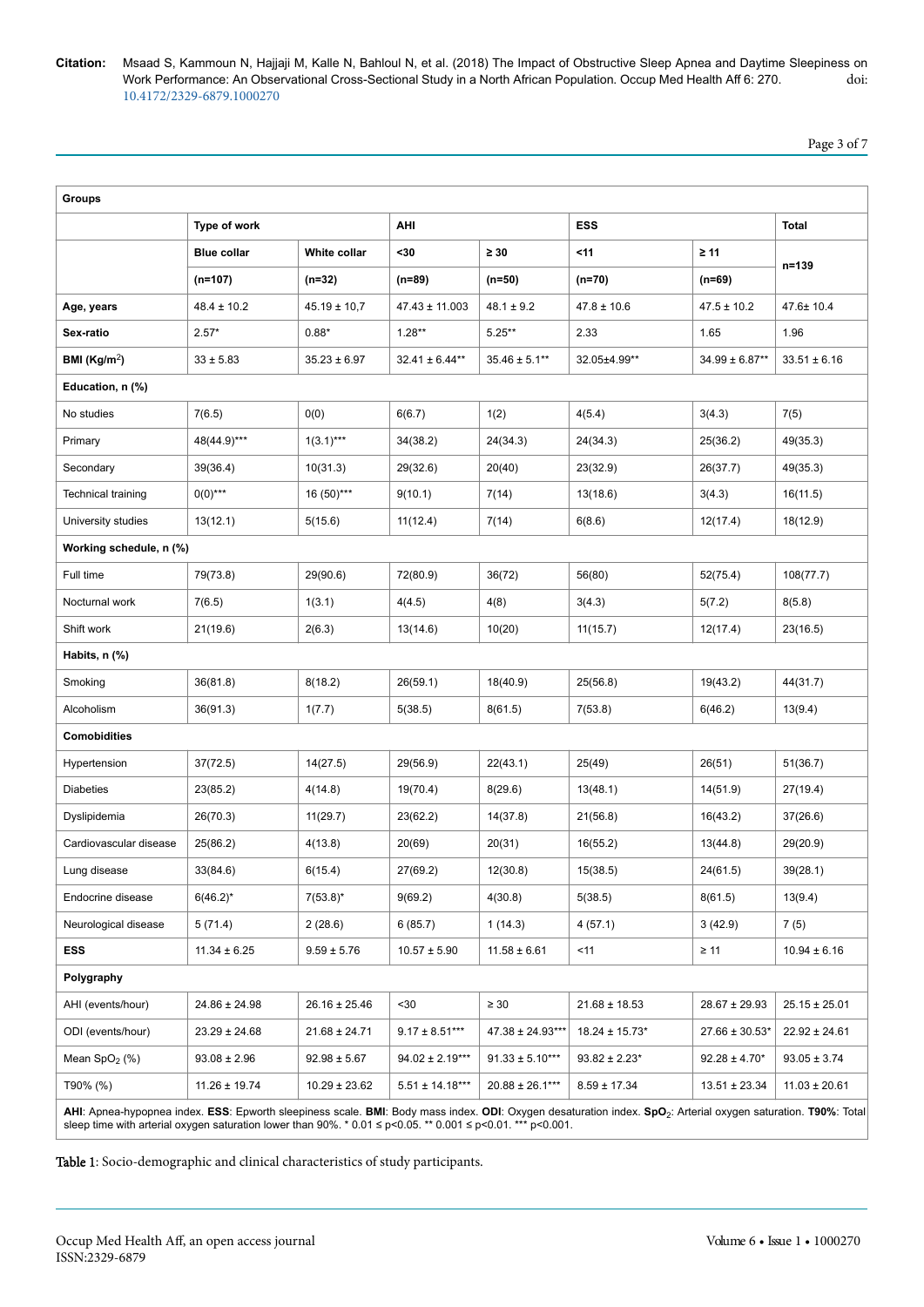Depression rates: Considering the total sample, PHQ9 score was significantly higher in subjects with daytime sleepiness compared with those with normal ESS ( $p=0.0001$ ). The observed difference between the two groups was significant whatever the AHI was <30 or  $\geq$  30 (Table 2). In contrast, no significant difference was found in PHQ9 score according to AHI, T90%, and IDO.

| <b>Variables</b>                                                                                                  |                 |                                    | <b>Groups</b> |                 |                  |       |                |                  |       |
|-------------------------------------------------------------------------------------------------------------------|-----------------|------------------------------------|---------------|-----------------|------------------|-------|----------------|------------------|-------|
| <b>IAH</b>                                                                                                        | $<$ 30 (n=89)   | $\geq 30(n=50)$<br>Total $(n=139)$ |               |                 |                  |       |                |                  |       |
| <b>ESS</b>                                                                                                        | $<$ 11          | $\geq 11$                          | D             | < 11            | $\geq 11$        | p     | $11$           | $\geq 11$        | n     |
| PHQ <sub>9</sub>                                                                                                  | $6.56 \pm 5.85$ | $11.72 \pm 4.69$                   | 3-Oct         | $6.46 \pm 4.04$ | $12.38 \pm 5.52$ | 3-Oct | $6.46 \pm 4.4$ | $12.38 \pm 5.52$ | 3-Oct |
| <b>PHQ9:</b> Patient health questionnaire. <b>ESS:</b> Epworth sleepiness scale <b>AHI:</b> Apnea-hypopnea index. |                 |                                    |               |                 |                  |       |                |                  |       |

Table 2: Assessment of depression severity with patient health questionnaire according to Epworth sleepiness scale.



Figure 1: Study schema and a priori sample quota algorithm. WPAI, work productivity and activity impairment questionnaire. AHI, apnea-hypopnea index. ESS, epworth sleepiness scale.



Figure 2: Relationship between work productivity and activity impairment questionnaire (WPAI) sores, and apnea-hypopnea index (AHI). Нe means for each WPAI outcome are calculated for two levels of epworth sleepiness scale (ESS) (<11 or  $\geq$  11). The sample as a whole is shown and then split into two groups according to AHI (<30 or  $\geq$  30).

Somatic symptom of stress, and work related accidents: Somatic symptom of stress, near miss accidents in the workplace, and work related accidents were not associated with any sleep polygraphic parameters including AHI, ODI, and T90% (Figure 1). However, near miss accidents in the workplace and work related accidents were significantly more frequent in sleepy subjects (ESS  $\geq$  11), as compared with ESS <11 ( $p=0.012$ ,  $p=0.026$ ; respectively).

Work productivity: Among the four outcomes of the WPAI scale, only presenteeism was associated with AHI. Actually, patients with AHI  $\geq$  30 had a significantly higher score of presenteeism in comparison with those with AHI <30 (41.4  $\pm$  28.07 *vs.* 29.1  $\pm$  27.12; p=0.012). However, this difference was not found when the sample was subdivided into blue-and white-collar workers (Figure 2).

Elsewhere, when most hypoxemic subjects (T90%  $\geq$  30%) were compared with the least hypoxemic subjects (T90% <30%), significant higher presenteeism was observed  $(46.67 \pm 28.08 \text{ vs. } 31.57 \pm 27.57;$  $p=0.032$ ).

Considering subjective sleepiness, presenteeism, impairment in performing daily activities and overall work productivity loss scores were significantly higher in sleepy subjects when compared with nonsleepy ones. Absenteeism was similar in both groups. Нese results were observed in the sample as a whole as well as among the two AHI groups (Figure 3).

A similar pattern was observed when subjects were divided into blue and white-collar workers with significant higher scores in sleepy subjects for presenteeism, impairment in performing daily activities and overall work productivity loss, but not for absenteeism. It is interesting to observe, however, that the impact of daytime sleepiness was more marked among white-collar workers (Figure 4).

In the total sample, a weak correlation was found between presenteeism and both AHI ( $r=0.212$ ,  $p=0.012$ ) and T90% ( $r=0.222$ , p=0.009) (Table 3). In addition, the four outcomes of the WPAI scale were weakly correlated with PHQ9 score. Weak correlations were also detected between both presenteeism and overall work productivity loss scores and ESS. Нis correlation was stronger among white-collar workers (r=0.624, p=0.0001; r=0.602, p=0.0001 respectively). In the same group, presenteeism and overall work productivity loss scores were moderately correlated with AHI ( $r=0.395$ ,  $p=0.025$ ;  $r=0.382$ , p=0.031 respectively).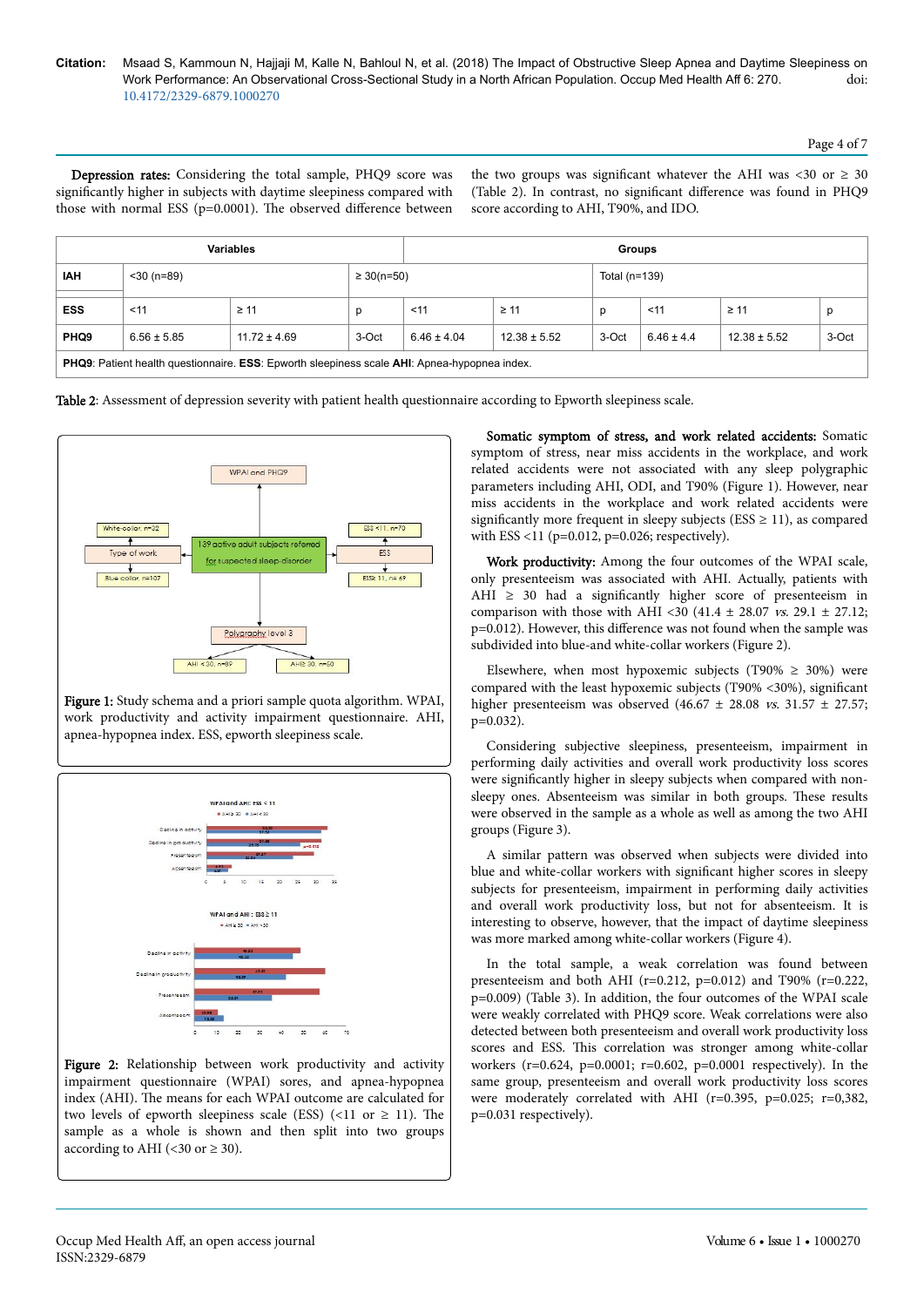

Figure 3: Relationship between work productivity and activity impairment questionnaire (WPAI) scores, daytime sleepiness, and apnea hyponea index. Нe means for each WPAI outcome are calculated for two levels of epworth sleepiness scale (ESS) (<11 or  $\ge$ 11). Нe sample as a whole is shown and then split into two groups according to apnea hyponea index (AHI) (<30 or  $\geq$  30). Non sleepy participants with ESS <11 are compared with sleepy ones (ESS  $\geq$ 11).



Figure 4: Relationship between work productivity and activity impairment questionnaire (WPAI) scores, daytime sleepiness, and type of work. Нe means for each WPAI outcomes are calculated for two levels of epworth sleepiness scale (ESS) (<11 or  $\geq$  11). The sample is split into blue and white-collar components. Non sleepy participants with ESS <11 are compared with sleepy ones (ESS  $\geq$ 11).

| Variables               | <b>Groups</b>        |        |                     |        |                     |        |  |  |
|-------------------------|----------------------|--------|---------------------|--------|---------------------|--------|--|--|
|                         | Whole sample (n=139) |        | Blue collar (n=107) |        | White collar (n=32) |        |  |  |
|                         | r                    | p      | $\mathsf{r}$        | p      | r                   | p      |  |  |
|                         | <b>With AHI</b>      |        |                     |        |                     |        |  |  |
| Presenteeism            | 0.212                | 0.012  | 0.165               | 0.09   | 0.395               | 0.025  |  |  |
| Absenteeism             | $-0.027$             | 0.754  | $-0.047$            | 0.627  | 0.031               | 0.866  |  |  |
| Decline in productivity | 0.153                | 0.071  | 0.085               | 0.383  | 0.382               | 0.031  |  |  |
| Decline in activity     | $-0.015$             | 0.862  | $-0.025$            | 0.795  | 0.016               | 0.93   |  |  |
|                         | With T90%            |        |                     |        |                     |        |  |  |
| Presenteeism            | 0.222                | 0.009  | 0.186               | 0.055  | 0.352               | 0.048  |  |  |
| Absenteeism             | 0.043                | 0.613  | 0.111               | 0.254  | $-0.127$            | 0.489  |  |  |
| Decline in productivity | 0.161                | 0.058  | 0.131               | 0.178  | 0.251               | 0.165  |  |  |
| Decline in activity     | $-0.007$             | 0.935  | $-0.036$            | 0.711  | 0.096               | 0.601  |  |  |
|                         | With PHQ9            |        |                     |        |                     |        |  |  |
| Presenteeism            | 0.447                | 0.0001 | 0.404               | 0.0001 | 0.61                | 0.0001 |  |  |
| Absenteeism             | 0.233                | 0.006  | 0.287               | 0.003  | 0.089               | 0.628  |  |  |

Page 5 of 7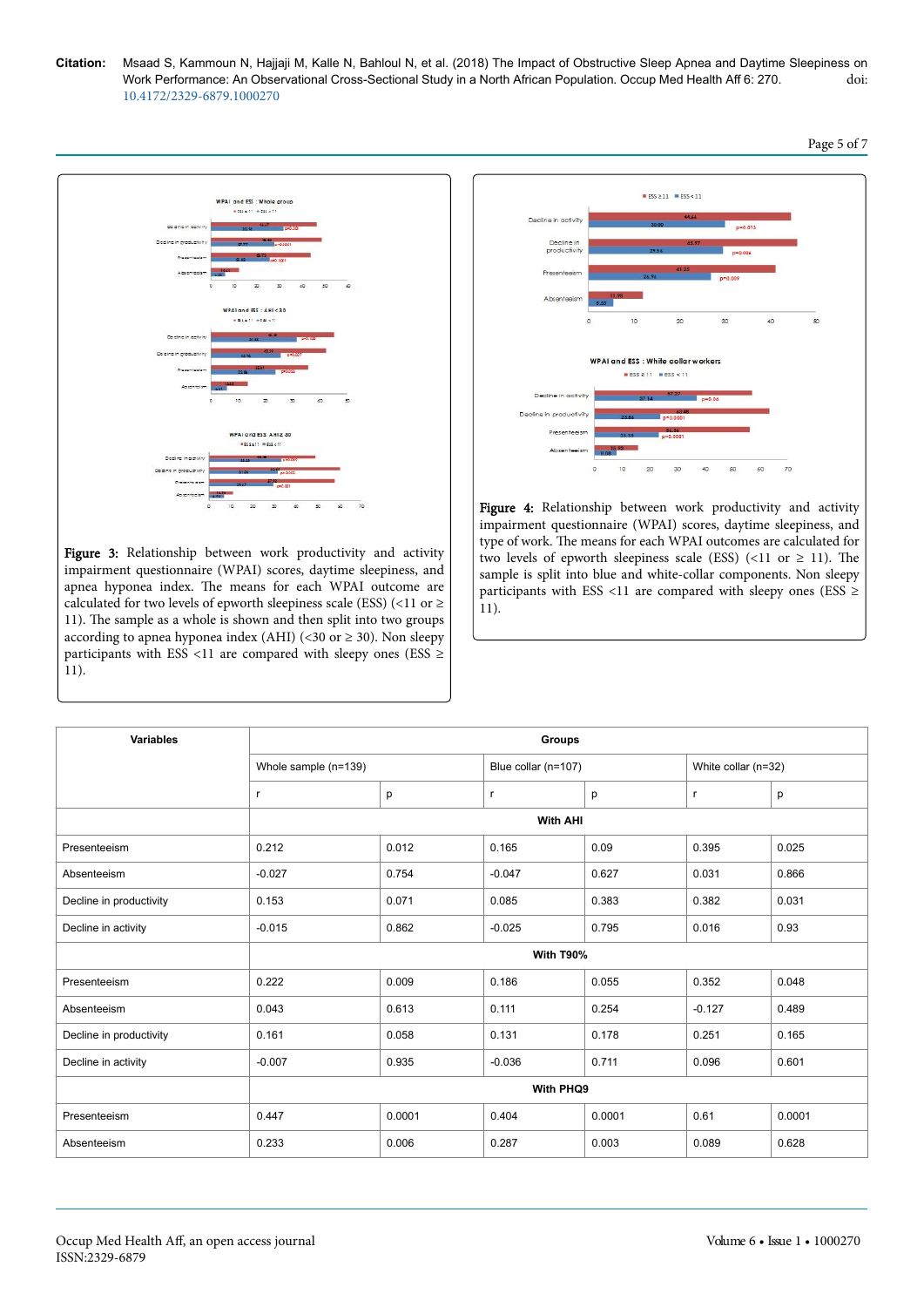| Decline in productivity                                                                                                                                       | 0.432           | 0.0001 | 0.436 | 0.0001 | 0.423 | 0.016  |  |  |
|---------------------------------------------------------------------------------------------------------------------------------------------------------------|-----------------|--------|-------|--------|-------|--------|--|--|
| Decline in activity                                                                                                                                           | 0.347           | 0.0001 | 0.284 | 0.003  | 0.574 | 0.001  |  |  |
|                                                                                                                                                               | <b>With ESS</b> |        |       |        |       |        |  |  |
| Presenteeism                                                                                                                                                  | 0.296           | 0.0001 | 0.226 | 0.019  | 0.624 | 0.0001 |  |  |
| Absenteeism                                                                                                                                                   | 0.096           | 0.263  | 0.083 | 0.395  | 0.163 | 0.373  |  |  |
| Decline in productivity                                                                                                                                       | 0.299           | 0.0001 | 0.222 | 0.022  | 0.602 | 0.0001 |  |  |
| Decline in activity                                                                                                                                           | 0.189           | 0.026  | 0.15  | 0.124  | 0.421 | 0.016  |  |  |
| AHI: Apnea-hypopnea index. T90%: Total sleep time with arterial oxygen saturation lower than 90%. PHQ9: Patient health questionnaire. ESS: Epworth sleepiness |                 |        |       |        |       |        |  |  |

scale

Table 3: Correlations of work productivity and activity impairment scores with apnea hypopnea index, patient health questionnaire and epworth sleepiness scale.

## **Discussion**

In this study, a decreased work performance (as assessed by a validated scale) was observed in patients with severe OSAHS, but also and most importantly in those with daytime sleepiness. Нis impact has been found to be more marked in white-color workers as compared with blue-color workers.

Despite the impact of OSAHS on occupational health has been suspected since a long time, only few studies have been performed to evaluate this relationship, showing divergent results. Jurado-Gimez B et al. [8] studied a sample of 259 Spanish individuals referred to the sleep disorders clinic for suspected OAHS. Participants were classified to OAHS group or a non-OAHS according to polysomnography results. Both groups had similar rates of work-related accidents. However, OAHS was significantly associated with higher rate of absenteeism. Psychological distress and OAHS were associated with significantly poorer work productivity as assessed on the Spanish IMPALA (impact of disease on work productivity) index. A diagnostic of OAHS was the variable with the most importance impact on the working lives of patients, while excessive daytime sleepiness and subjective quality of sleep (as assessed using Pittsburg Sleep Quality index) was not associated with any influence

For his part, Muglgrew et al. [9] studied a sample of 428 Canadian adults that had undergone overnight polysomnography for sleepdisordered breathing. OAHS severity defined by AHI was not associated with any dimension of work limitation questionnaire (WLQ). In contrast, subjective sleepiness as assessed by ESS was strongly associated with three of the four scales of WLQ.

Similarly in our study, work performance as assessed by WPAI was significantly affected in sleepy patients with  $ESS \ge 11$ , when compared with non-sleepy patients, while the impact of OAHS severity defined by AHI was less clear. Нe same conclusion was reached by Bean [10] when comparing a group including 1759 subjects with OAHS, depression, narcolepsy, multiple sclerosis, with 1977 subjects without these conditions. In both, group, excessive sleepiness was associated with highly significant impairment in work productivity for all measures, except for absenteeism.

Many other studies had also reached the same conclusion about the negative impact of daytime sleepiness on work performance [11-13] however some of these have limitations. Actually, surveys were almost

always focused on subjects referred for suspected-disordered breathing rather a community-based sample as was the case for Muglgrew et al. [9]. No objective evaluation was performed to better assess the impact of daytime sleepiness on work performance. Some authors did not perform an objective sleep study [11, 13] while others used only polygraph as their sleep study [14].

Yet, despite the above limitations, we could still deduce that daytime sleepiness as a common feature of OAHS could cause greater impairment than AHI on work performance. Нese findings would support the current controversy about the value of AHI as an indicator of OAHS severity. Actually, several recent studies have suggested that AHI would not be enough to predict adverse safety and health consequences of OAHS, particularly daytime fatigue and sleepiness [15]. This is consists with the results of our study that showed no association between ESS and AHI. Therefore, patients with mild to moderate disease ( $5 \leq AHI \leq 30$ ) may be more tired and sleepy, and consequently have lower work performance than patients with severe disease (AHI  $\geq$  30). This means that AHI would not be appropriate to objectively assess the impact of OAHS on work performance. Thus, a novel parameter such as the recently suggested AHI adjusted should be used to improve the recognition of OAHS patients, as well as accuracy and reliability of disease severity estimates [16].

In our study, depression score was not associated with any polygraphic parameter, but was significantly higher in patients with  $ESS \geq 11$ . This fact may contribute to impair work performance in sleepy patients. Elsewhere, Mulgrew et al. found that the impact of subjective daytime sleepiness as assessed by ESS on work performance was equal between white-color and blue-color workers [17]. As opposed to these findings, white-color workers appeared to be more marked affected in our study. This difference may be explained by the sedentarily nature of white-color work that makes sleepiness harder to fight off.

Some studies have suggested an increased risk of work-related accidents due to OAHS symptoms. However, only very few studies have assessed this relationship in patients with definitive diagnosis of OAHS. Besides, studies did not consistently find that daytime sleepiness and the severity of OAHS were correlated with crash risk [8,17]. Our results showed that Work-related accidents were associated with ESS, but not with AHI. In line with this study, Lindberg et al. [18] showed a 2-fold increase in the risk of work-related accidents in snorer and sleepy subjects when compared with subjects without those